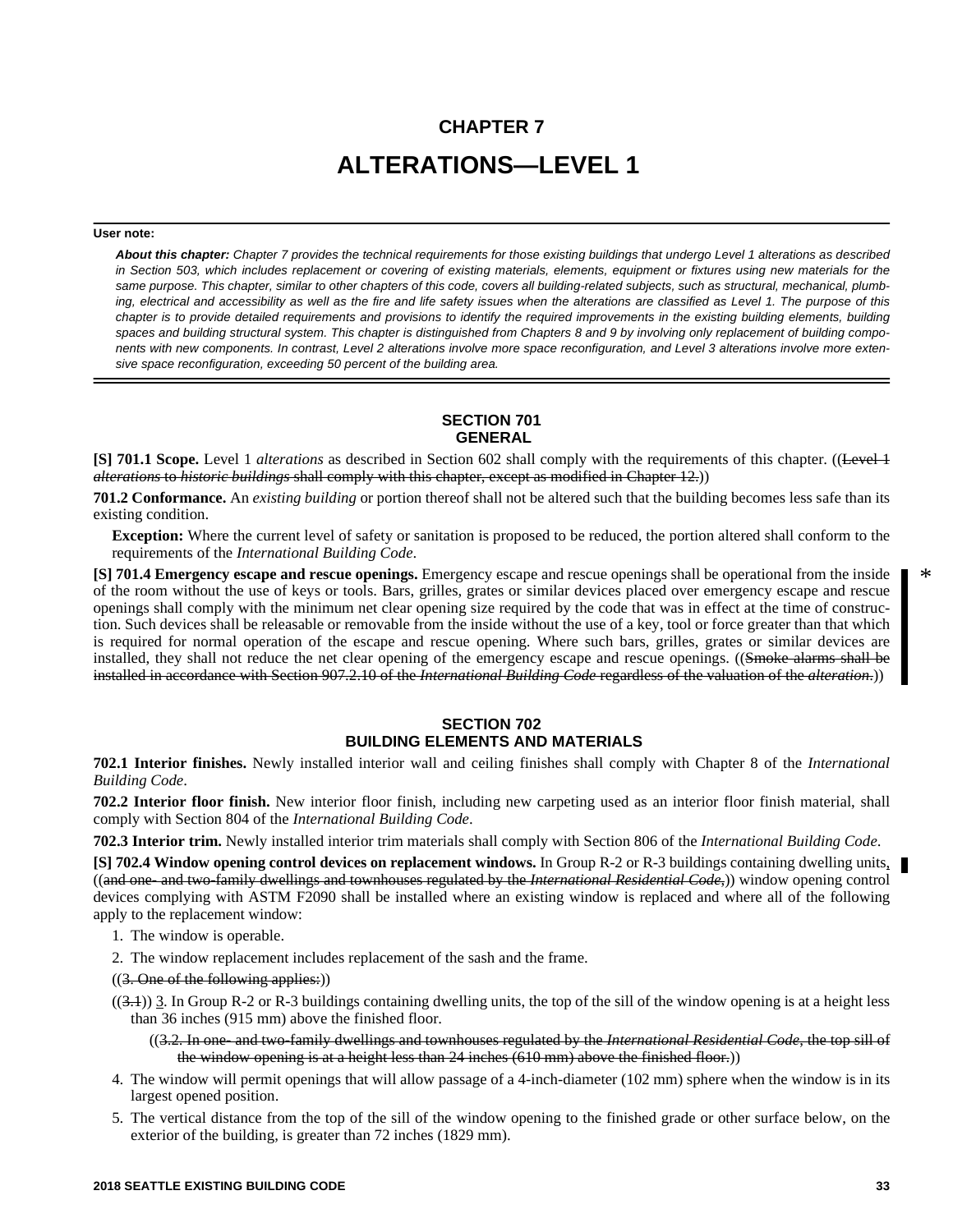The window opening control device, after operation to release the control device allowing the window to fully open, shall not reduce the minimum net clear opening area of the window unit to less than the area required by Section 1030.2 of the *International Building Code*.

### **Exceptions:**

- 1. Operable windows where the top of the sill of the window opening is located more than 75 feet (22 860 mm) above the finished grade or other surface below, on the exterior of the room, space or building, and that are provided with window fall prevention devices that comply with ASTM F2006.
- 2. Operable windows with openings that are provided with window fall prevention devices that comply with ASTM F2090.

**[S] 702.5 Replacement window emergency escape and rescue openings.** Where windows are required to provide emergency escape and rescue openings in Group R-2 and R-3 occupancies, ((and one- and two-family dwellings and townhouses regulated by the *International Residential Code,*)) replacement windows shall be exempt from the requirements of Sections 1030.2, 1030.3 and 1030.4 of the *International Building Code,* ((and Sections R310.2.1, R310.2.2 and R310.2.3 of the *International Residential Code*,)) provided that the replacement window meets the following conditions:

- 1. The replacement window is the manufacturer's largest standard size window that will fit within the existing frame or existing rough opening.
- 2. The replacement window is not part of a *change of occupancy*.

Window opening control devices complying with ASTM F2090 shall be permitted for use on windows required to provide *emergency escape* and *rescue openings*.

**[S] 702.6 Materials and methods.** New work shall comply with the materials and methods requirements in the *International Building Code, International Energy Conservation Code, International Mechanical Code, and* ((*International*)) *Uniform Plumbing Code,* as applicable, that specify material standards, detail of installation and connection, joints, penetrations, and continuity of any element, component, or system in the building.

**[FG] 702.6.1 International Fuel Gas Code.** The following sections of the *International Fuel Gas Code* shall constitute the fuel gas materials and methods requirements for Level 1 *alterations*.

- 1. Chapter 3, entitled "General Regulations," except Sections 303.7 and 306.
- 2. Chapter 4, entitled "Gas Piping Installations," except Sections 401.8 and 402.3.
	- 2.1. Sections 401.8 and 402.3 shall apply where the work being performed increases the load on the system such that the existing pipe does not meet the size required by code. Existing systems that are modified shall not require resizing as long as the load on the system is not increased and the system length is not increased even if the altered system does not meet code minimums.

3. Chapter 5, entitled "Chimneys and Vents."

4. Chapter 6, entitled "Specific Appliances."

## **SECTION 703 FIRE PROTECTION**

**703.1 General.** *Alterations* shall be done in a manner that maintains the level of fire protection provided.

# **SECTION 704 MEANS OF EGRESS**

**704.1 General.** *Alterations* shall be done in a manner that maintains the level of protection provided for the means of egress.

# **[S] ((SECTION 705 REROOFING))**

# **[S] ((SECTION 706 STRUCTURAL**

**[BS] 706.1 General.** Where *alteration* work includes replacement of equipment that is supported by the building or where a reroofing permit is required, the provisions of this section shall apply.

**[BS] 706.2 Addition or replacement of roofing or replacement of equipment.** Any existing gravity load-carrying structural element for which an *alteration* causes an increase in design dead, live or snow load, including snow drift effects, of more than 5

\*